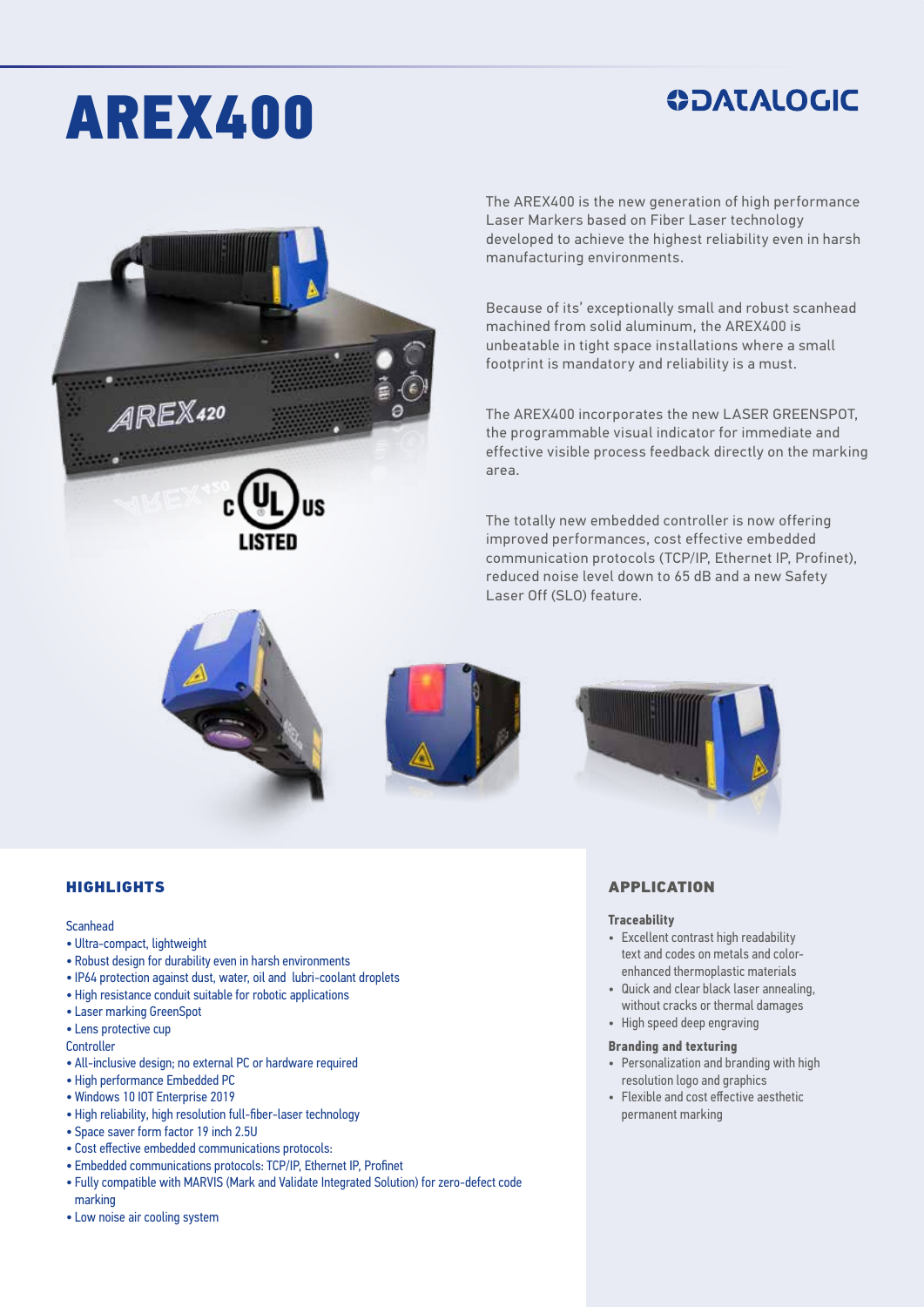### QUICK INSTALLATION AND SETUP

AREX400 design and configuration dramatically simplifies and speeds up machine design and system integration

- New generation of Embedded Marking Controller (EMC) up to Quadcore 1.83 GHz with latest version of LIGHTER Suite ensures quick and easy installation, setup, control and system diagnostics, even remotely via Ethernet TCP/IP
- Windows 10 IOT Enterprise 2019 Operative System, with built-in endto-end security
- Unified Write Filter (UWF) to ensure Operative System reliability in case of abrupt power off, reduce wear on solid-state drives, increasing performances
- Built-in step motor controller, completely integrated in software editor, dramatically simplifies integration of rotary indexers, x-y tables and z axis, compatible with Micrometric Displacement Sensor for auto-focus operations

#### FLEXIBLE PROGRAMMING AND CONTROL

LIGHTER Suite, with its intuitive and easy-to-learn interface, simplifies the development of a complete and cost effective Laser Marking Station for OEM and Machine builders.

AREX400 can be operated in a STAND ALONE MODE with built-in control and software resources, and in a MASTER-SLAVE mode with a with supervising computer for advanced network-oriented Laser Marking Applications.

### MAIN BUILT-IN FEATURES ARE:

- Advanced Graphical Layout
- Local and Remote laser diagnostic
- Local and Remote I/O and axis control
- Local and Remote ActiveX
- Ethernet protocol for easy integration PLC and industrial environments
- Marking On-the-Fly capabilities
- Native support for Ethernet TCP/IP, Ethernet IP and Profinet communications



### AREX SERIES

| <b>AREX 400</b>               |            | <b>AREX 410</b>                                                                                                                                                                                            | <b>AREX 420</b> | <b>AREX 420 MW</b> | <b>AREX 430</b> | <b>AREX 450</b> |
|-------------------------------|------------|------------------------------------------------------------------------------------------------------------------------------------------------------------------------------------------------------------|-----------------|--------------------|-----------------|-----------------|
| <b>Nominal power</b>          | [W]        | 10                                                                                                                                                                                                         | 20              | 20                 | 30              | 50              |
| <b>Peak power (max)</b>       | [kW]       | 10                                                                                                                                                                                                         | 10              | $\geq 10$          | 10              | 10              |
| <b>Pulse energy</b>           | [mJ]       | 1,0                                                                                                                                                                                                        | 1.0             | $\ge 0.75$         | 1.0             | 1.0             |
| <b>Modulation</b>             | <b>KHz</b> | $2 - 200$                                                                                                                                                                                                  | $2 - 200$       | 20-500             | $2 - 200$       | $2 - 200$       |
| <b>Pulsewidth</b>             | ns         | 100                                                                                                                                                                                                        | 100             | ADJ 4-250          | 100             | 100             |
| <b>Marking capabilities</b>   |            | Static, on the rotary indexer, on the fly (marking in motion); Extended-Layer (combination with X,Y Axis)                                                                                                  |                 |                    |                 |                 |
| <b>Fiber length</b>           | [m]        | 3                                                                                                                                                                                                          |                 |                    |                 |                 |
| <b>Integration</b>            |            | Built-in 4 axis step motors controller<br>INPUTS: 10 programmable digital inputs<br>OUTPUTS: 10 prgrammable digital outputs (NPN)<br>Dedicated ports for Encoder, Photocell, MATRIX family Barcode Reader. |                 |                    |                 |                 |
| <b>Interfaces</b>             |            | 6 x USB, 3 x Ethernet (PRO VERSION), 1 x RS-232, Digital I/O                                                                                                                                               |                 |                    |                 |                 |
| <b>Protection rating</b>      |            | Head: IP64: Controller: IP31                                                                                                                                                                               |                 |                    |                 |                 |
| <b>Power supply</b>           |            | 100/240 VAC - 50/60 Hz - 400 W (MAX)                                                                                                                                                                       |                 |                    |                 |                 |
| <b>Cooling</b>                |            | Low noise, Forced air                                                                                                                                                                                      |                 |                    |                 |                 |
| <b>Head dimensions/weight</b> |            | 89 mm x 96 mm x 311 mm - 3,5 kg                                                                                                                                                                            |                 |                    |                 |                 |
| <b>Controller dimensions</b>  |            | 427 mm x 111 mm x 435 mm - 17,5 kg                                                                                                                                                                         |                 |                    |                 |                 |

| <b>F-THETA</b><br><b>MODEL</b> | <b>MARKING</b><br><b>AREA</b><br>$[MA]$ MM <sup>2</sup><br><b>AREX 410</b><br><b>AREX 420</b><br><b>AREX 420 MW</b> | <b>MARKING</b><br><b>AREA</b><br>$[MA]$ MM <sup>2</sup><br><b>AREX 430</b><br><b>AREX 450</b> | <b>FIXING</b><br>[FD] MM | <b>WORKING</b><br><b>DISTANCE DISTANCE</b><br>[WD] MM |
|--------------------------------|---------------------------------------------------------------------------------------------------------------------|-----------------------------------------------------------------------------------------------|--------------------------|-------------------------------------------------------|
|                                | mm                                                                                                                  | mm                                                                                            | mm <sup>2</sup>          | mm <sup>2</sup>                                       |
| $F = 100L$                     | 50 X 50                                                                                                             |                                                                                               | 141                      | 99                                                    |
| $F = 160S$                     | 100X100                                                                                                             | X                                                                                             | 199                      | 185                                                   |
| $F = 160L$                     | X                                                                                                                   | 100X100                                                                                       | 212                      | 176                                                   |
| $F = 254S$                     | 140X 140                                                                                                            | X                                                                                             | 305                      | 285                                                   |
| $F = 254L$                     | 180X180                                                                                                             | 170X170                                                                                       | 372                      | 301                                                   |
| $F = 330L$                     | 220X 200                                                                                                            | 210X210                                                                                       | 480                      | 397                                                   |
| $F = 420L$                     | 285X285                                                                                                             |                                                                                               | 576                      | 507                                                   |

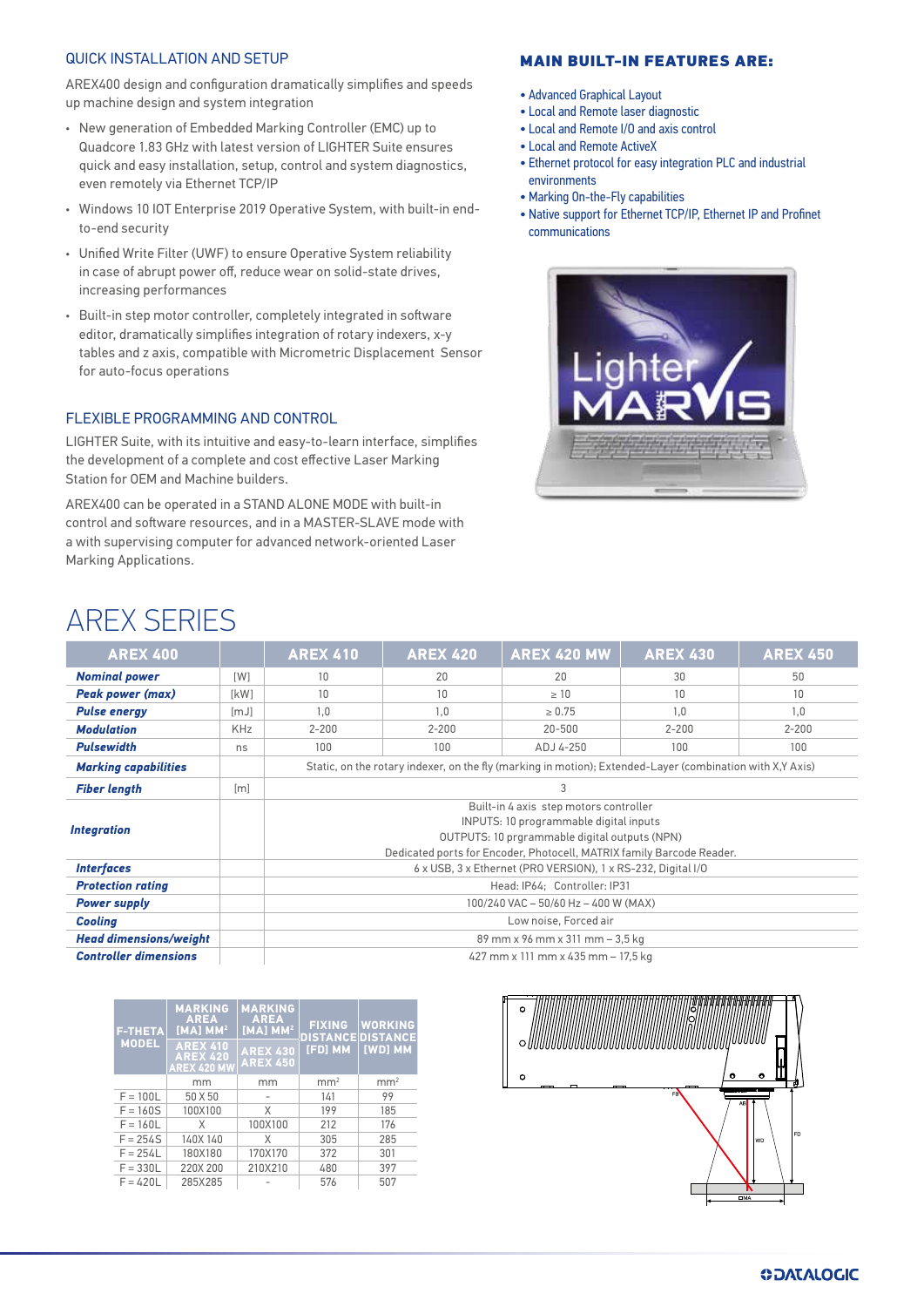# AREX400 PULSED

### HIGH PERFORMANCE AND RELIABILITY

- Ultra compact, high protection rate scanhead, IP64 for maximum performance even in aggressive environments
- Complete power range from 10 W to 50 W, long pulse, high energy fiber laser source
- Standard Datalogic I/O Interface
- Integrated Windows-based marking controller, no external PC needed
- Safe Laser Off (SLO) ready for ISO 13849-1 and ISO 11553-1 integrations
- LaserMarking Green Spot technology
- Low noise cooling system
- RS-232 Ethernet TCP/IP, EtherNet IP, Profinet IO native protocols

#### APPLICATION

- High contrast marking & engraving for branding & traceability on: Stainless steel, high-grade steel, steel, carbon steel, copper, iron, ferrous metals, magnesium, aluminum, brass, gold, silver, platinum, titanium
- "Aestethic" plastic marking Polycarbonate (PC) Polysulfone (PSU), Polyphenylene sulfide (PPS)
- "High contrast" plastic marking for traceability Polystyrene (PC), Styrene acrylonitrile (SAN), Acrylonitrile Butadiene Styrene (ABS), Polyethylene terephthalate (PET) Polybutylene terephthalate (PBT)
- Additivated plastic marking Polyamide (PA), Polyoxymethylene (POM) Polypropylene (PP), Polyethylene (PE) and many other

### AREX400 MOPA

#### HIGH FLEXIBILITY AND MARKING REPEATABILITY

Additional features:

- Linear power range from 0.1 W to full power for precise marking even on sensitive materials
- Pulse-width adjustment from 4 ns to 250 ns for best process optimization and repeatibility
- High repetition rate up to 500 kHz for faster marking and accurate texturing
- High peak power for extended process capability
- Accurate Energy control for maximum marking repeatability

#### APPLICATION

- High precision contrast marking and annealing for branding & traceability on: stainless steel, high-grade steel, steel, carbon steel, iron, ferrous metals, magnesium, aluminum, brass, gold, platinum, titanium …
- "Aesthetic" plastic marking for branding and texturing Polycarbonate (PC) Polysulfone (PSU), Polyphenylene sulfide (PPS), Polyether ether ketone (PEEK)
- High contrast plastic marking for traceability Polystyrene (PS), Styrene acrylonitrile (SAN), Acrylonitrile Butadiene Styrene (ABS), Polyethylene terephthalate (PET), Polybutylene terephthalate (PBT) Polyoxymethylene (POM)
- Color enhanced plastic Polyamide (PA), Polypropylene (PP), Polyethylene (PE) and many other
- Coating removal/night & day application
- Color marking on metal

#### INDUSTRIES

Automotive, industrial electronics, precision mechanics, surgical tools and implants





#### INDUSTRIES

Automotive, aerospace, industrial electronics, mobile & semicon electronics, precision mechanics, watch & jewelry, surgical tools & implants





#### **ODATALOGIC**